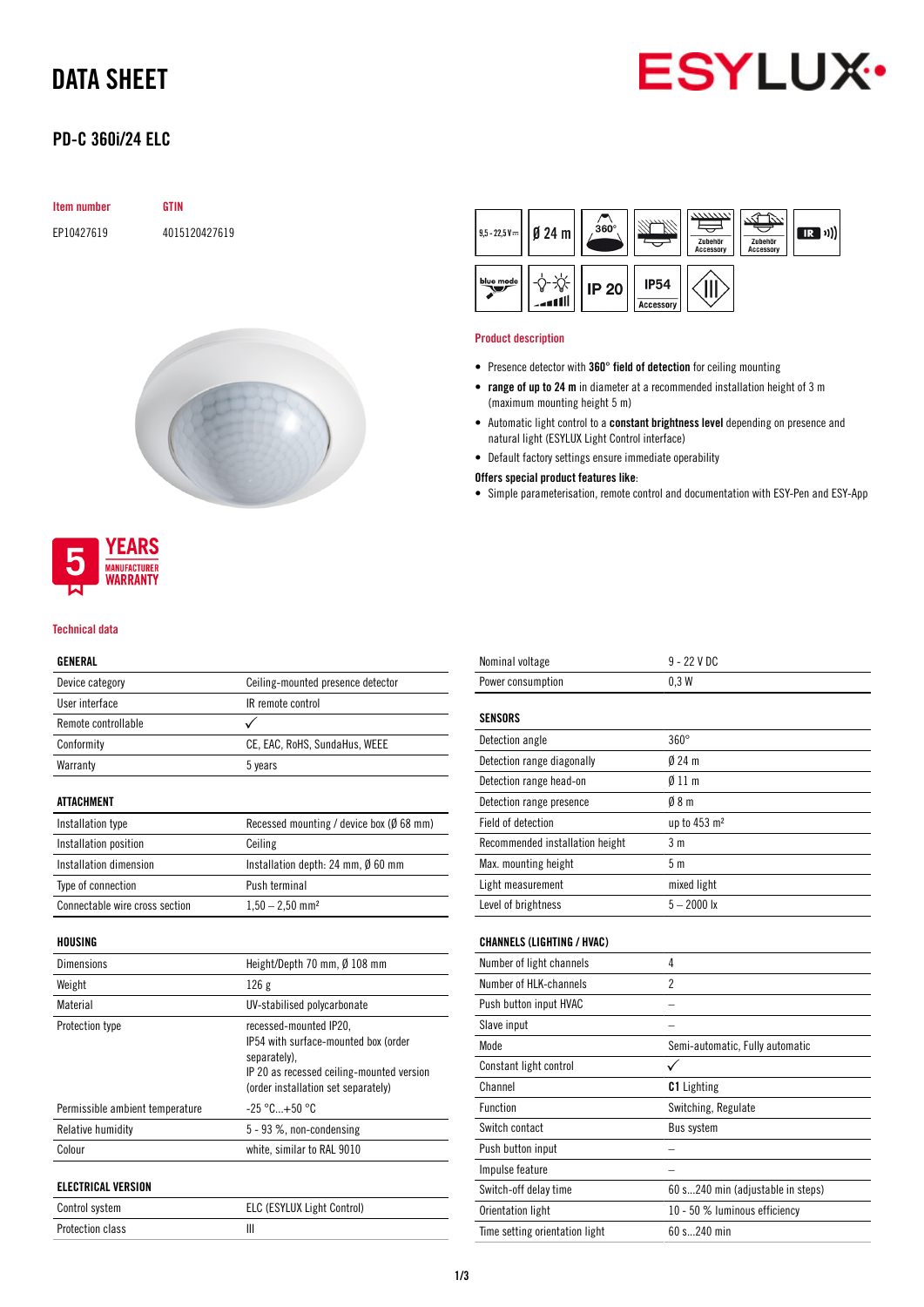# DATA SHEET



## PD-C 360i/24 ELC

# Item number GTIN EP10427619 4015120427619

| Channel        | <b>C2</b> Lighting | Push button input              | $\overline{\phantom{0}}$      |
|----------------|--------------------|--------------------------------|-------------------------------|
| Function       | Dimming            | Orientation light              | 10 - 50 % luminous efficiency |
| Switch contact | Bus system         | Time setting orientation light | 60 s240 min                   |

### Accessories

| <b>Product designation</b>      | <b>GTIN</b>   |
|---------------------------------|---------------|
| Cover                           |               |
| COMPACT COVER SET 24/32 SR      | 4015120425431 |
| COMPACT COVER SET 24/32 BK      | 4015120007491 |
| Mounting                        |               |
| COMPACT MOUNTING BOX IP20 SM WH | 4015120425370 |
| COMPACT MOUNTING BOX IP20 SM SR | 4015120425387 |
| COMPACT MOUNTING BOX IP54 SM WH | 4015120425905 |
| COMPACT MOUNTING BOX IP54 SM SR | 4015120425912 |
| MOUNTING SET IP20 FM 62 WH      | 4015120425929 |
| COMPACT MOUNTING BOX IP54 SM BK | 4015120426940 |
| COMPACT MOUNTING BOX IP20 SM BK | 4015120426933 |
| Protection                      |               |
| BASKET GUARD ROUND SMALL        | 4015120425615 |
| BASKET GUARD ROUND LARGE        | 4015120425608 |
| Remote control                  |               |
| ESY-Pen                         | 4015120425356 |
| REMOTE CONTROL MDI/PDI          | 4015120425509 |

| <b>Scale drawing</b>    | <b>Field of detections</b>           | <b>Detection range</b>     |          |
|-------------------------|--------------------------------------|----------------------------|----------|
| $Ø108$ mm               |                                      | Diagonally (A)             | $Ø$ 24 m |
| Ø60mm<br>24 mm<br>46 mm |                                      | $\blacksquare$ Frontal (B) | Ø11 m    |
|                         | n.<br>$360^\circ$<br><b>Tercitor</b> | Presence area (C)          | Ø8m      |